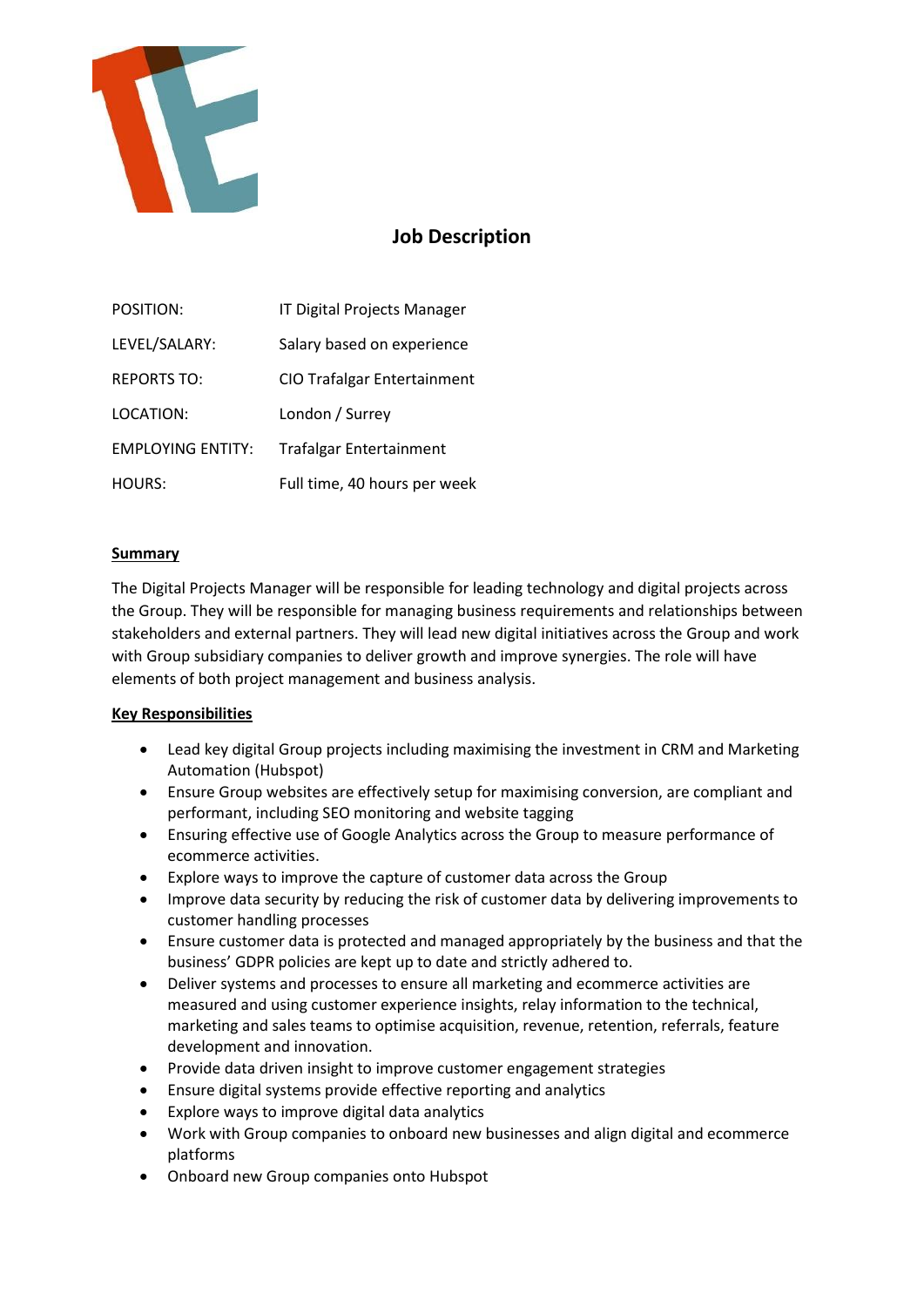- Explore new developments and releases on digital platforms including Hubspot and share these with the wider Group
- Work with digital platform partners to improve these platforms in line with Group requirements

## **Other responsibilities**

- Prepare project plans (including internal tasks) and obtain senior management approval of the project plan.
- Liaise closely with the technical teams, to ensure that user requirements are effectively interpreted into technical specifications – and that new systems in development are checked against the user requirements.
- Establish and publish clear priorities for project activities.
- Develop a communication plan to keep all stakeholders informed of progress and issues.
- Work with the external supplier team, and others as required, to receive their plans and ensure that they are aware of their tasks and deliver according to plan.
- Make sure the overall plan co-ordinates deliverables across parties.
- Make sure infrastructure (and associated support) is in place for deliveries from external parties.
- Manage Change requests with third parties and ensure internal sign off.
- Track and report on progress to plan.
	- o Monitor internal deliverables (Training, Testing and Go Live functions)
	- o Monitor external deliverables (Documentation, Integration work, Software releases, Testing)
- Attend meetings as appropriate; senior/director steering board meetings; project steering meetings.
- Monitor the overall budget and flag any expected over runs.
- Update project documentation to reflect any changed priorities.
- Ensure that products can be supported after the project completion.
- Coordinate management and technical decisions.

#### **Skills and Qualifications**

- Experience in international markets with an understanding in e-commerce, marketing, social media and digital platforms, including CRM systems, data management and reporting tools.
- Proven experience in delivering Hubspot (delivering marketing automation and integrations)
- SEO optimisation and monitoring
- Strong marketing intelligence skills (including Google Analytics) and digital marketing experience
- Website programming (HTML; CSS) skills highly desirable
- Solid technical background with understanding and/or hands on experience with software development projects and web technologies.
- Knowledge in ticketing and sales, with an understanding of ticketing systems.
- Prior experience of working on a large scale projects
- Strong analytical skills and comfortable working on data analysis
- Experience of presentation and communication at senior level.
- Experience of budget control and risk management.
- Excellent written and verbal communication skills.
- Good understanding and experience of acquisitions
- Solid organisational skills including attention to detail.